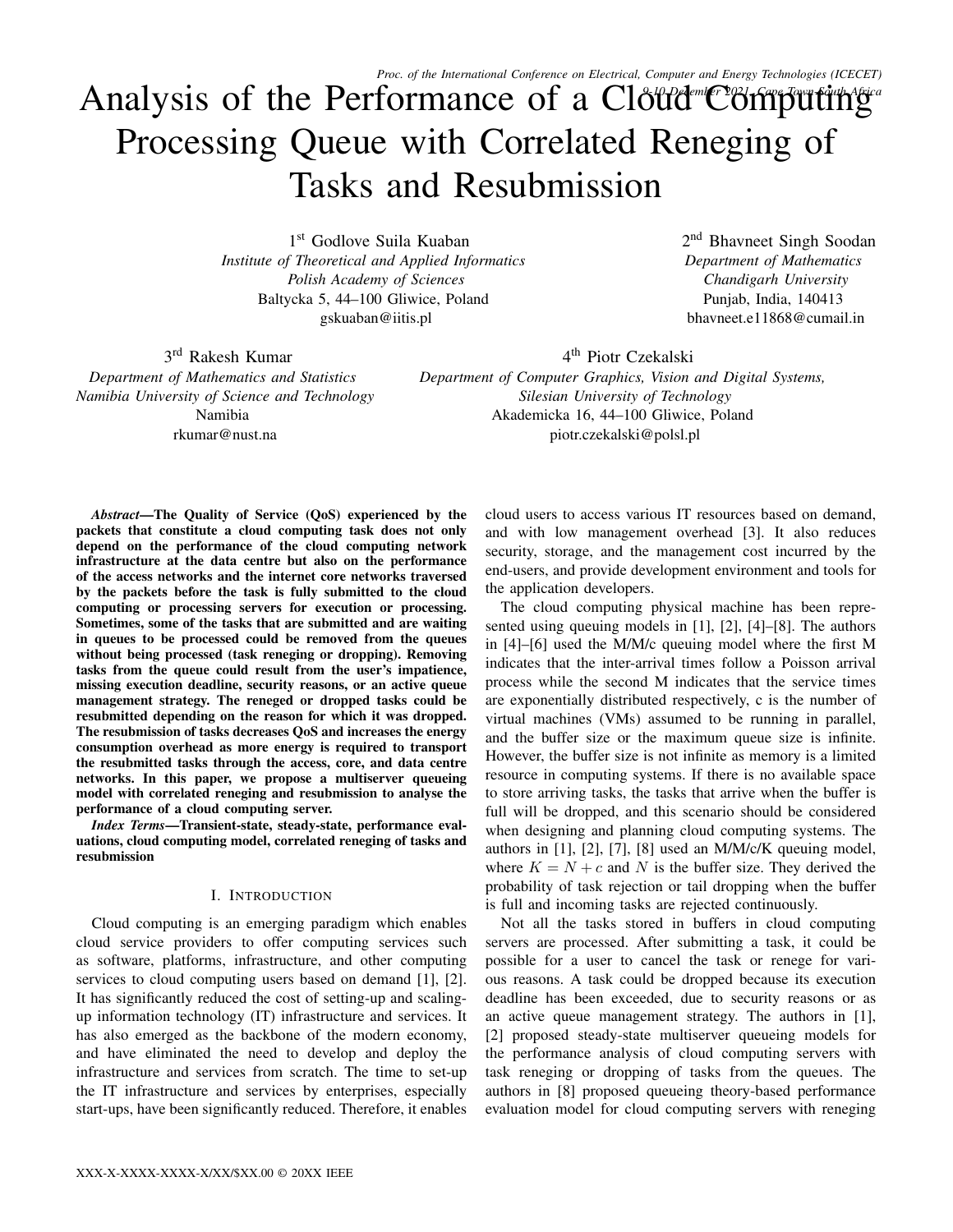and resubmission of reneged tasks.

The resubmission of tasks that have been dropped implies that the network must again allocate resources to transport the packets that constitute the dropped tasks from the users' devices through the access, core, and data centre networks and store the tasks again in the buffers in the cloud computing queues. Handling resubmitted tasks increases the traffic load and resource usage, decreasing the QoS and increasing the energy consumption in the access, core, and data centre networks. Hence, extra energy is required to receive, store, process, and transmit packets in network nodes. Increased energy consumption due to the handling of resubmitted tasks (in large scale data centres) increases the carbon emission (if energy is generated from fossil fuels) and also increase the operations cost for the cloud service provider.

The model proposed in the paper differ from the one proposed in [8] in that instead of considering that the reneging times are exponential distributed, we assume that reneging times are correlated. Correlated reneging could be useful to model a scenario where the reneging or dropping of a task from the queue, could trigger the reneging or dropping of tasks that depend on it. In this paper, we propose a multi-server Markovian queuing model with correlated reneging of tasks from queues in cloud computing servers and resubmission (or feedback) and use it to study the influence of correlated reneging, arriving traffic of tasks, and resubmission probability on the performance parameters such as mean delay and the blocking probability in the transient state. We also present the steady-state performance analysis.

The rest of the paper is organised as follows: Section II contains a description of the cloud computing model with its corresponding queueing model with tasks reneging or dropping, section III contains the proposed queueing model, section IV contains some numerical examples for performance evaluations, and section V contains the conclusion and future works.

### II. QUEUING MODEL DESCRIPTION

The tasks submitted by the users are transported over the internet to the cloud data centres, as shown in Figure 1. When tasks travel from the user devices, through the access networks and the internet core networks to the cloud computing servers where they are executed, they are delayed in queues formed within the various network devices. However, most of the performance evaluation studies of cloud computing services give the impression that the tasks are submitted directly to the cloud computing servers without any delay cost incurred as the task travels from the user device to the cloud servers. The delay budget can be given as

$$
D = D_{link} + D_{access} + D_{core} + D_{cloud}
$$
 (1)

Where,  $D_{link}$  is the delay experienced by packets that constitute the tasks as they are propagated through the transmission medium (either wireless in the case of wireless access networks or wired in the case of some access and core networks). Also,  $D_{access}$ ,  $D_{core}$ , and  $D_{cloud}$  are the mean



Fig. 1. Cloud computing model

delays experienced by the packets that constitute the task due to queueing and transmission in network devices at the access, core, and data centre networks respectively.

Queueing theory has been extensively applied to evaluate the performance of access and core networks (steady-state and transient state analysis of the delay and packet losses) [9], [10]. At the edge router, which acts as an interface between the access and the core network, smaller packets from the access networks (e.g., DSLs, Ethernet LANs, wireless LANs, IoT and 3G/4G/5G mobile networks) are aggregated into larger packets. The packets are converted into optical packets, transported through the optical core networks purely in the optical domain, and disaggregated at their destination. Packet aggregation increases bandwidth efficiency, ensure efficient use of network resources, and reduces energy consumption at the access, core, and data centre networks as demonstrated in [11]. Still, it introduces additional delays, which may be unacceptable for real-time applications (especially IoT realtime applications). It should be noted that with rapid advances in broadband networks and high-speed optical internet core networks, the delays experienced by the tasks as they travel from the access networks to the cloud servers have been significantly reduced. However, due to the variable times required to execute or process tasks in cloud computing servers, queues are inevitable, and the queueing delays may sometimes be significant.

When tasks arrive at the cloud computing data centre, they are scheduled to the respective physical machines by the load balancer. At the physical machine, the tasks are assigned to the respective VMs for execution. Each physical machine contains several VMs that processes or executes the tasks submitted by the users and return the results, which could be sent back to the users through the transmission servers. A simplified queuing model representation of a cloud computing data centre with task reneging or dropping is shown in Figure 2.

It is assumed that the interarrival times of tasks at the task queue follows a Poisson process with parameter  $\lambda$  and that the service times are exponentially distributed with parameters  $\mu$ . The mean processing rate of tasks is:

$$
\mu_n = \n\begin{cases}\n n\mu, & 0 \le n < c \\
 c\mu & c \le n \le N\n\end{cases}
$$

The maximum number of tasks at each queue is  $K = N + c$ ,

.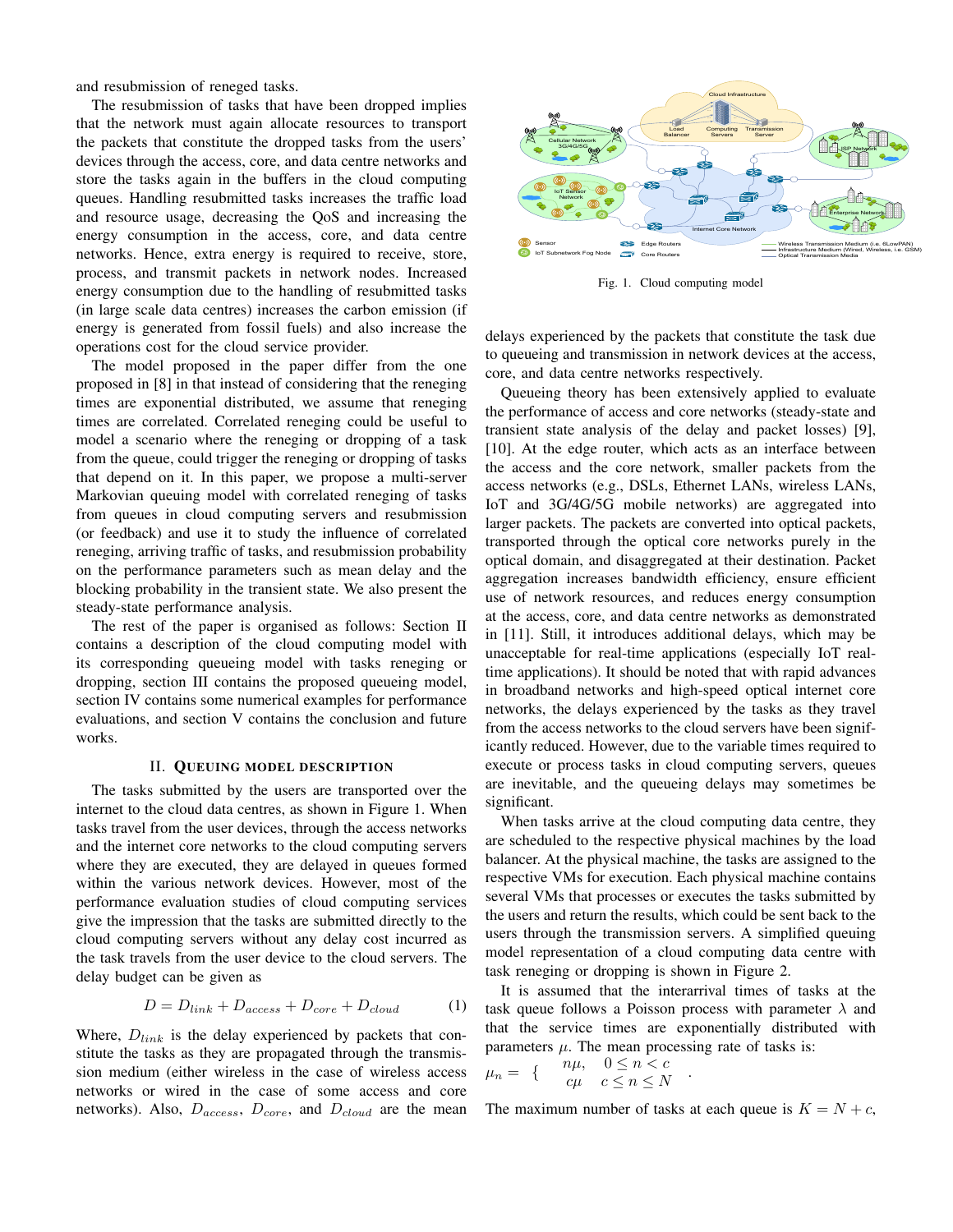

Fig. 2. Queuing model of a cloud computing data centre

where  $c$  is the number of VMs running in parallel and  $N$ is the size of the buffer in which the tasks are stored. Any task that is waiting in the queue can be dropped from the queue without being processed. When a task is dropped, other tasks that depends on it are likely to be dropped. A task that is dropped from the queue can be resubmitted with a probability,  $p_1$ , otherwise, it is not resubmitted with a probability of  $q_1 = 1 - p_1$ . Therefore, the reneging of the tasks can take place only at the transition marks  $t_0, t_1, t_2, \ldots$ where  $\theta_r = t_r - t_{r-1}$ ,  $r = 1, 2, 3...$ , are random variables with  $P[\theta_r \le x] = 1 - exp(-\xi x); \xi \ge 0, r = 1, 2, 3, ...$  That is, the distribution of inter-transition marks is negative exponential with parameter  $\xi$ . The reneging at two consecutive transition marks is governed by the following transition probability matrix:

$$
\begin{array}{ccc}\n & \text{to } t_r \\
0 & 1 \\
\text{from } t_{r-1} & 1 & p_{00} \\
\text{where } p_{00} + p_{01} = 1 \text{ and } p_{10} + p_{11} = 1.\n\end{array}
$$

0 refers to no reneging and 1 refers to the occurrence of reneging. Thus, the reneging at two consecutive transition marks is correlated.

#### III. QUEUING MODELLING



Fig. 3. The state transition diagram of the queueing model

Let  $X(t)$ ,  $t \geq 0$  be a random process that represent the number of tasks in the queue at time t and  $P{X(t) = n} = P_{n,r}(t)$ be the probability that there are  $n$  tasks in the queue at time  $t$ , where  $r = 1$  indicates that reneging has occurred at a previous transition mark otherwise, no reneging has occurred. Let us consider that the probability that at time  $t$ , there is no task in the buffer (n=0) and that all the VMs are idle is  $Q_{0,r}(t)$ , and also consider that the probability that at time  $t$ , there is no task in the buffer and  $k$  ( $1 \leq k \leq c$ ) servers are active is  $R_{0,r}^k(t)$ . Also, suppose that the probability that at time t, the buffer is full (n=N) is  $P_{N,r}(t)$ .

The difference-differential equations for the time-dependent state probabilities of the number of tasks in the queue obtained using the state transition diagram in Figure 3 are:

$$
\frac{d}{dt}Q_{0,0}(t) = -\lambda Q_{0,0}(t) + \mu q_1 R_{0,0}^1(t)
$$
\n(2)

$$
\frac{d}{dt}R_{0,0}^1(t) = -(\lambda + \mu q_1)R_{0,0}^1(t) + 2\mu q_1 R_{0,0}^2 + \lambda Q_{0,0}(t)
$$
\n(3)

$$
\frac{d}{dt}R_{0,0}^k(t) = -(\lambda + k\mu q_1)R_{0,0}^k(t) + (k+1)\mu q_1 R_{0,0}^{k+1} \n+ \lambda R_{0,0}^{k-1}(t), 1 < k < c
$$
\n(4)

$$
\frac{d}{dt}R_{0,0}^c(t) = -(\lambda + c\mu q_1)R_{0,0}^c(t) + c\mu q_1 P_{1,0} + \lambda R_{0,0}^{c-1}(t)
$$
\n(5)

$$
\frac{d}{dt}P_{1,0}(t) = -(\lambda + c\mu q_1 + \xi)P_{1,0}(t) + c\mu q_1 P_{2,0}(t) \n+ \lambda R_{0,0}^c(t) + \xi[p_{00}P_{1,0}(t) + p_{10}P_{1,1}(t)]
$$
\n(6)

$$
\frac{d}{dt}P_{n,0}(t) = -(\lambda + c\mu q_1 + n\xi)P_{n,0}(t) + c\mu q_1 P_{n+1,0}(t) \n+ \lambda P_{n-1,0}(t) + n\xi[p_{00}P_{n,0}(t) + p_{10}P_{n,1}(t)],
$$
\n
$$
1 < n < N \quad (7)
$$

$$
\frac{d}{dt}P_{N,0}(t) = -(c\mu q_1 + N\xi)P_{N,0}(t) + \lambda P_{N-1,0}(t) \n+ N\xi[p_{00}P_{N,0}(t) + p_{10}P_{N,1}(t)]
$$
\n(8)

$$
\frac{d}{dt}Q_{0,1}(t) = -\lambda Q_{0,1}(t) + \mu q_1 R_{0,1}^1(t)
$$
\n(9)

$$
\frac{d}{dt}R_{0,1}^1(t) = -(\lambda + \mu q_1)R_{0,1}^1(t) + 2\mu q_1 R_{0,1}^2 + \lambda Q_{0,1}(t)
$$
\n(10)

$$
\frac{d}{dt}R_{0,1}^k(t) = -(\lambda + k\mu q_1)R_{0,1}^k(t) + (k+1)\mu q_1 R_{0,1}^{k+1} + \lambda R_{0,1}^{k-1}(t), 1 < k < c \tag{11}
$$

$$
\frac{d}{dt}R_{0,1}^c(t) = -(\lambda + c\mu q_1)R_{0,1}^c(t) + c\mu q_1 P_{1,1} + \lambda R_{0,1}^{c-1}(t) + \xi[p_{11}P_{1,1}(t) + p_{01}P_{1,0}(t)] \tag{12}
$$

$$
\frac{d}{dt}P_{1,1}(t) = -(\lambda + c\mu q_1 + \xi)P_{1,1}(t) + c\mu q_1 P_{2,1}(t) \n+ \lambda R_{0,1}^c(t) + 2\xi[p_{01}P_{2,0}(t) + p_{11}P_{2,1}(t)](13)
$$

$$
\frac{d}{dt}P_{n,1}(t) = -(\lambda + c\mu q_1 + n\xi)P_{n,1}(t) + c\mu q_1 P_{n+1,1}(t) \n+ \lambda P_{n-1,1}(t) + (n+1)\xi[p_{01}P_{n+1,0}(t) \n+ p_{11}P_{n+1,1}(t)], 1 < n < N
$$
\n(14)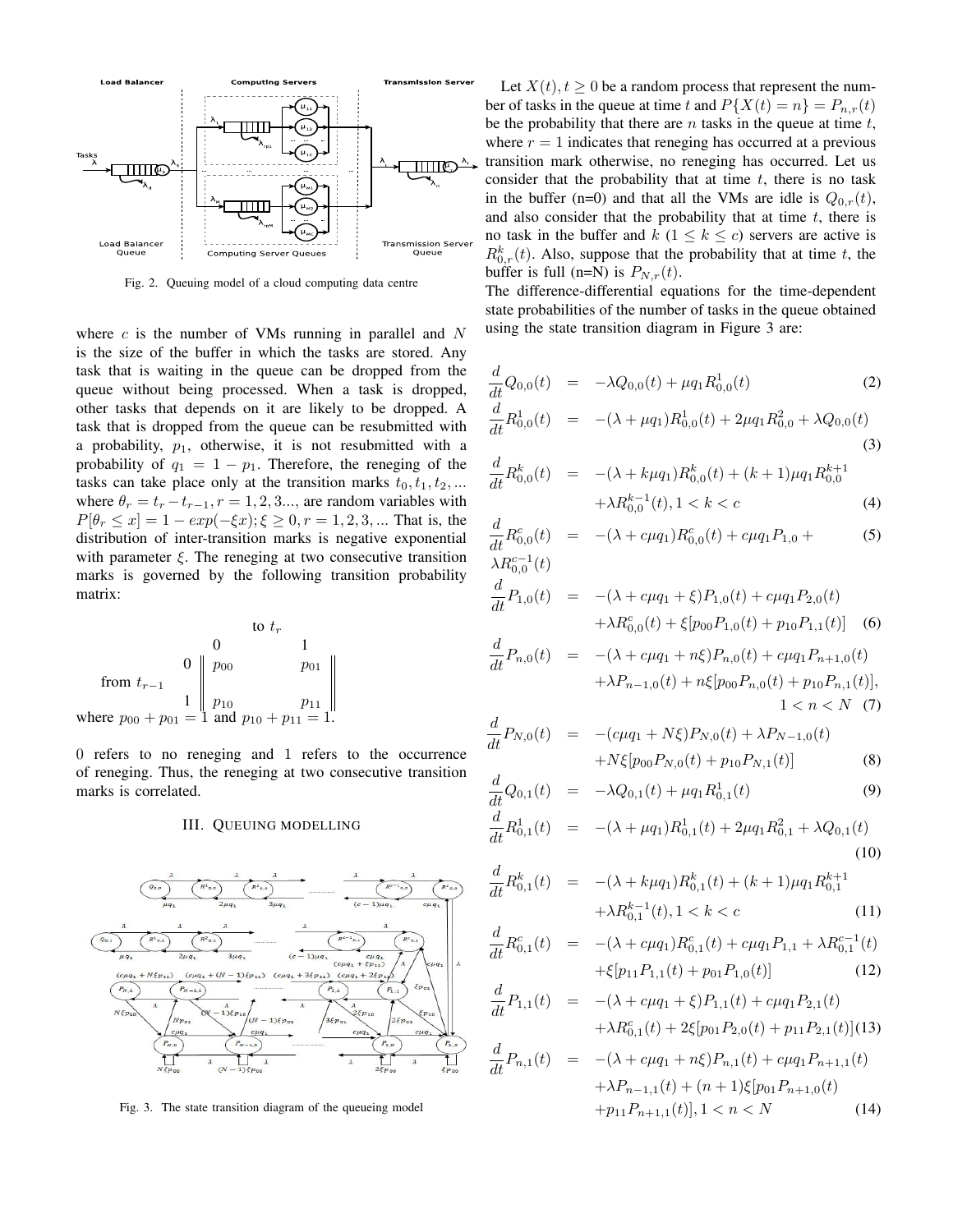$$
\frac{d}{dt}P_{N,1}(t) = -(c\mu q_1 + N\xi)P_{N,1}(t) + \lambda P_{N-1,1}(t)
$$
 (15)

In steady-state, the time-dependent variables of the queueing model in equations 2-15 becomes independent of time, that is:  $\lim_{t\to\infty} Q_{0,r}(t) = Q_{0,r}$ , r= 0,1,  $\lim_{t\to\infty} R_{0,r}^k(t) = R_{0,r}^k$ , k=1,2,..c,  $r= 0,1$  and  $\lim_{t\to\infty} P_{n,r}(t) = P_{n,r}$ , n=0,1,2,...N and r= 0,1. Therefore, in steady-state, the differential equations above becomes simple linear equations (see equations 20-31 in the appendix-1). Detailed steady-state analysis of the presented model can be found in the appendix-1, but it will be easier to use standard solvers for systems of linear equations but for systems with fewer states, the presented methods can be used.

After obtaining the steady-state probabilities using the presented steady-state analysis, we can derive some steady-state performance evaluations parameters such as the mean number of tasks in the queue, the average rate at which tasks are being removed from the queue (reneging rate), the task loss probability resulting from task rejection (tail dropping of tasks from the queue), and the mean waiting time of tasks in the queue. The mean number of tasks in the queue is

$$
L_q = \sum_{n=1}^{N} n P_{n,0} + \sum_{n=1}^{N} n P_{n,1}
$$
 (16)

Suppose that the tasks arrive in the queue when the buffer in which tasks are stored is full and will be rejected with a probility  $P_{N,r}$  (the probabilty for the state  $n = N$ , which can be obtained from the steady-state analysis), and that the instantaneous rejection rate of tasks from the queue is  $\lambda_r =$  $\lambda(P_{n,0} + P_{n,1})$ . Also, suppose that any of the *n* tasks in the queue could be removed or could renege, then the average reneging rate is

$$
R = \sum_{n=1}^{N} n\xi P_{n,0} + \sum_{n=1}^{N} n\xi P_{n,1}
$$
 (17)

The probability of losing tasks due to rejection of tasks when the buffer is full and due to the removal of tasks from the queue (reneging of users or task dropping) is [1], [2], [12]

$$
p_l = \frac{\lambda_r + R}{\lambda} \tag{18}
$$

We obtain the expected waiting time of tasks in the queue using Little's law, which is well know in queueing theory. The steady-state waiting time of tasks in the queue is

$$
W_q = \frac{L_q}{\lambda(1 - P_{n,0} - P_{n,1})}
$$
(19)

Therefore, the design parameters such as the buffer size  $N$ , the processing speed of the virtual machine  $s\mu$  (where s is the mean size of tasks and  $\mu$  is mean rate at which tasks are processed), and the number of virtual machines  $c$  should be chosen such that for a given traffic rate  $\lambda$ , the probability of losing tasks and the waiting time of task in the queue should be acceptable.

In the transient-state, it is difficult to analytically solve the set of differential equations in section 3 (equations

(2)-(15)) above. Therefore, we use a numerical method (Runge-Kutta method of fourth order) to obtain the transient solution of the model. The  $"ode45"$  function of the MATLAB software is used to solve equations  $(2)-(15)$  to obtain the transient performance results presented in the next section. The probability that at time  $t$ , the buffer is full  $(n=N)$ ,  $P_{N,r}(t)$ , can be obtained by solving equations (2)-(15) numerically. The average waiting queue size and the average waiting time in transient state are given by

$$
L_q(t) = \sum_{n=1}^{N} n[P_{n,0}(t) + P_{n,1}(t)]
$$
  
\n
$$
W_q(t) = \frac{L_q(t)}{c\mu(1 - Q_{0,0}(t) - Q_{0,1}(t) - \sum_{k=1}^{c} (R_{0,0}^k(t) + R_{0,1}^k(t)))}
$$

# IV. NUMERICAL EXAMPLES

For all the graphs plotted, we take the initial condition as  $P_{1,0}(0) = 1$  (i.e. there is one task in the queue at time  $t = 0$ ,  $p_{00} = 0.8, p_{01} = 0.2, p_{10} = 0.7$  and  $p_{11} = 0.3$ (the probabilities  $p_{00}$ ,  $p_{01}$ ,  $p_{10}$  and  $p_{11}$  are choosen such that  $p_{00} + p_{01} = 1$  and  $p_{10} + p_{11} = 1$  as seen in section II).

Figure 4 shows the variation of the average delay experienced by tasks waiting in processing server queue with time and a comparison between the multi-server Markovian queuing model with feedback and correlated reneging, multi-server Markovian queuing model with correlated reneging and multiserver Markovian queuing model with feedback and reneging cases. It is observed that in the transient state, the average delay first increases and then attains the steady state after some time. For the queuing model with feedback and correlated reneging, the average delay is higher than the queuing model with correlated reneging, which shows the effect of feedback (resubmission of tasks), that is, more tasks are re-joining the queue, and hence, the tasks wait longer in the queue. Also, the average delay for the queuing model with feedback and correlated reneging is higher than the queuing model with feedback and simple reneging; however, it depends on the correlation between the dropping instants. If the reneging time instants have a high correlation, the dropping of tasks at one instant may result in the dropping of tasks that depend on it in future instants, and the queue size will reduce, leading to lower delays. The influence of correlation reneging is illustrated in figure 8 which shows the influence of transition marks on the average delay. A similar behaviour can be observed for the probability of task blocking as shown in figure 5.

Figures 6 and 7 show the influence of the average arrival rate of tasks on the average delay and the probability of task blocking, respectively. It can be observed that on increasing the value of the mean arrival rate, both the average delay and the probability of task blocking increase.

Figure 8 shows the influence of the rate of transition marks on the average delay. It can be seen that an increase in the rate of transition marks creates a decrease in the average delay. The higher the transition marks, the more instances where the reneging could occur and hence, decrease in the queue size and delay.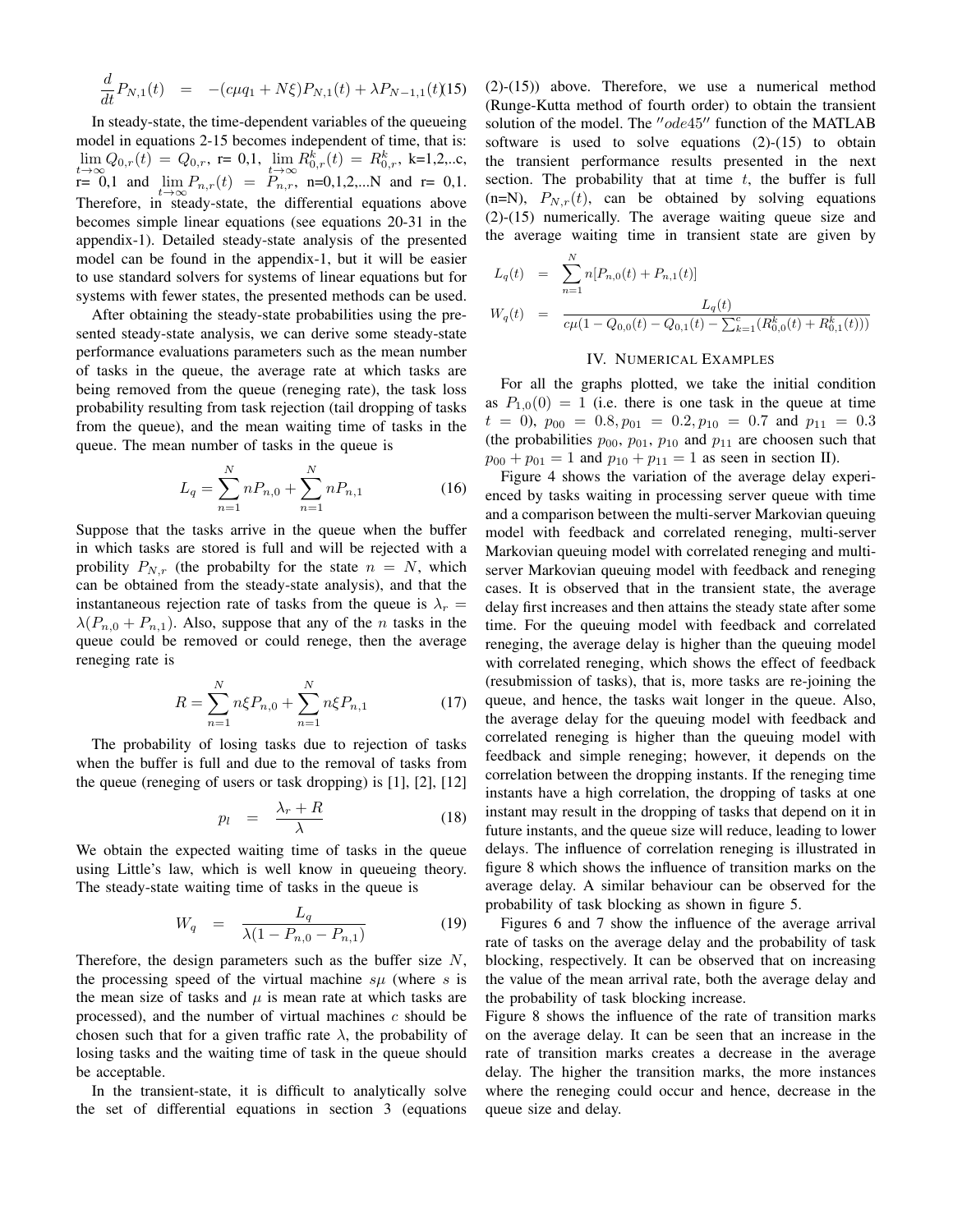

Fig. 4. Average delay in the queue vs. Time.  $\lambda = 580, \mu = 60, c = 10, q_1 =$  $0.\overline{9}, \xi = 0.3, K = 50$ 



Fig. 5. Probability of task blocking vs. Time.  $\lambda = 580, \mu = 60, c = 10, q_1 = 1$  $0.9, \xi = 0.3, K = 50$ 



Fig. 6. Effect of average arrival rate on average delay in the queue.  $\mu =$  $60, c = 10, q_1 = 0.9, \xi = 0.3, K = 50$ 

Figure 9 illustrates the effect of the probability of feedback (resubmission) on average delay in the queue. It can be seen that with an increase in the probability of feedback, the average delay increases, which is quite obvious as resubmissions result in larger queue sizes and hence, increased delay.



Fig. 7. Effect of average arrival rate on probability of task blocking.  $\mu =$  $60, c = 10, q_1 = 0.9, \xi = 0.3, K = 50$ 



Fig. 8. Effect of rate of transition mark on average delay in the queue.  $\lambda = 580, \mu = 60, c = 10, q_1 = 0.9, K = 50$ 



Fig. 9. Effect of probability of feedback on average delay in the queue.  $\lambda = 580, \mu = 60, c = 10, \xi = 0.3, K = 50$ 

# V. CONCLUSIONS

We have proposed a multiserver Markovian queuing model for the analysis of the performance of a cloud computing processing queue with correlated reneging or dropping of tasks from the queue. With the use of numerical examples, we demonstrated the influence of correlated reneging of tasks, the arriving traffic of tasks, and the probabilities of resubmission of tasks on the mean delay and the blocking probability in the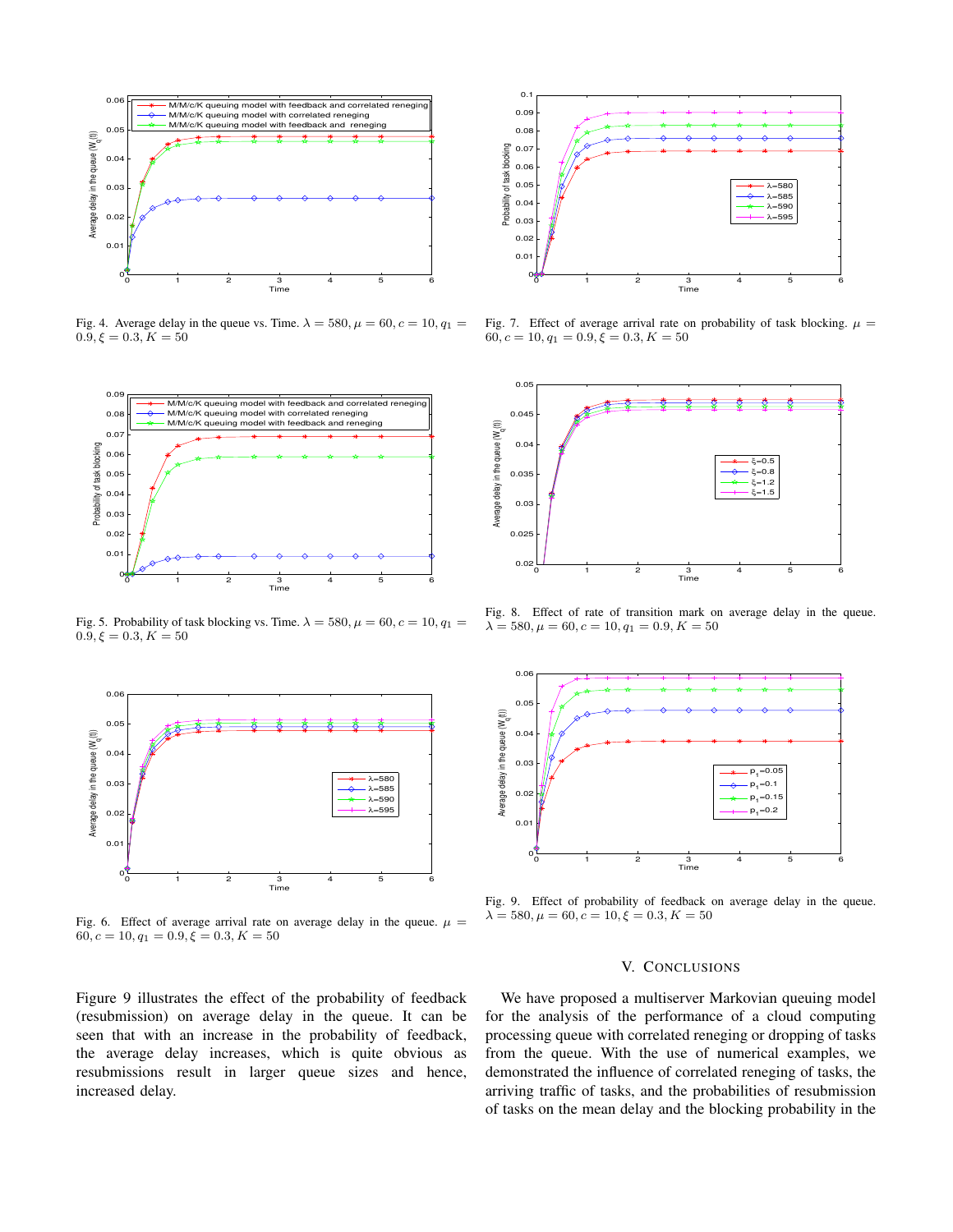transient state. We also presented the steady-state performance analysis. Increasing the mean rate at which the tasks are submitted increases the mean delay and the probability of task blocking. Increasing the probability of task resubmission increases the delay and the blocking probability. Without resubmission, the delay and the probability of task blocking are smaller than the case with resubmission. The resubmission of tasks decreases QoS (i.e., increases delay, packet losses, and processing overhead). It also increases the energy consumption overhead as more energy is needed to transport the resubmitted tasks through the access, core, and data centre networks.

Even though Markovian queueing models have been used to evaluate the performance of cloud computing queues, they are limited by the assumption that the interarrival times of tasks into the queues follows a Poisson process and that the processing times are exponentially distributed. In reality, the tasks interarrival times and the processing times do not fully satisfy these assumptions but could be used to simplify the analysis. Attempts to perform steady-state and transientstate analysis of QoS in cloud computing using queueing models with general arrival times and general service times of tasks into the queues was discuss in [13], [14]. As a continuation of this work, diffusion approximation [15] to evaluate cloud computing queueing models with task reneging and resubmission using real traffic and realistic processing time can be used.

## Appendix-1

In steady-state, the difference equations describing the dynamic evolution of the queue reduces to:

$$
0 = -\lambda R_{0,0}^1 + 2\mu q_1 R_{0,0}^2 \tag{20}
$$

$$
0 = -(\lambda + k\mu q_1)R_{0,0}^k + (k+1)\mu q_1 R_{0,0}^{k+1} + \lambda R_{0,0}^{k-1}, 1 \le k < c
$$
 (21)

$$
0 = -(\lambda + c\mu q_1)R_{0,0}^c + c\mu q_1 P_{1,0} + \lambda R_{0,0}^{c-1}
$$
 (22)

$$
0 = -(\lambda + c\mu q_1 + \xi)P_{1,0} + c\mu q_1 P_{2,0} + \lambda R_{0,0}^c
$$
  
+ $\xi[p_{00}P_{1,0} + p_{10}P_{1,1}]$  (23)

$$
0 = -(\lambda + c\mu q_1 + n\xi)P_{n,0} + c\mu q_1 P_{n+1,0} + \lambda P_{n-1,0}
$$
  
+ $n\xi[p_{00}P_{n,0} + p_{10}P_{n,1}], 1 \le n < N$  (24)

$$
0 = -(c\mu q_1 + N\xi)P_{N,0} + \lambda P_{N-1,0}
$$
  
+  $N\xi$ [ $p_{00}P_{N,0} + p_{10}P_{N,1}$ ] (25)

$$
+i\gamma\zeta[p_{00}r_{N,0} + p_{10}r_{N,1}]
$$
\n
$$
0 = -\lambda R_{0,1}^1 + 2\mu q_1 R_{0,1}^2
$$
\n(26)

$$
0 = -(\lambda + k\mu q_1)R_{0,1}^k + (k+1)\mu q_1 R_{0,1}^{k+1}
$$

$$
+ \lambda R_{0,1}^{k-1}, 1 \le k < c
$$
  
\n
$$
0 = -(\lambda + c\mu q_1)R_{0,1}^c + c\mu q_1 P_{1,1} + \lambda R_{0,1}^{c-1}
$$
\n(27)

$$
+ \xi[p_{11}P_{1,1} + p_{01}P_{1,0}]
$$
\n
$$
0 = -(\lambda + c\mu q_1 + \xi)P_{1,1} + c\mu q_1 P_{2,1} + \lambda R_{0,1}^c
$$
\n
$$
+ 2\xi[p_{01}P_{2,0} + p_{11}P_{2,1}]
$$
\n(29)

$$
0 = -(\lambda + c\mu q_1 + n\xi)P_{n,1} + c\mu q_1 P_{n+1,1} + \lambda P_{n-1,1}
$$
  
 
$$
+ (n+1)\xi[p_{01}P_{n+1,0} + p_{11}P_{n+1,1}(t)], 1 \le n < N
$$
 (30)

$$
0 = -(c\mu q_1 + N\xi)P_{N,1} + \lambda P_{N-1,1} \tag{31}
$$

Thus, the steady-state equations for (20)-(31) can be expressed in matrix-form as

$$
\mathbf{PQ} = \mathbf{0}.\tag{32}
$$

,

$$
Q\text{=}\left(\begin{smallmatrix}-\lambda & \mathbf{A}_{12} & 0 & \mathbf{A}_{14} & 0 & \mathbf{A}_{16} & 0 & \mathbf{A}_{18} \\ \mathbf{A}_{21} & \mathbf{A}_{22} & \mathbf{A}_{23} & \mathbf{A}_{24} & \mathbf{A}_{25} & \mathbf{A}_{26} & \mathbf{A}_{27} & \mathbf{A}_{28} \\ 0 & \mathbf{A}_{33} & -(\lambda + c\mu q_1 + \xi + \xi p_{00}) & \mathbf{A}_{34} & 0 & \mathbf{A}_{38} & 0 \\ \mathbf{A}_{41} & \mathbf{A}_{42} & \mathbf{A}_{43} & \mathbf{A}_{44} & \mathbf{A}_{45} & \mathbf{A}_{46} & \mathbf{A}_{47} & \mathbf{A}_{48} \\ 0 & \mathbf{A}_{52} & 0 & \mathbf{A}_{54} & -\lambda & \mathbf{A}_{56} & 0 & \mathbf{A}_{58} \\ \mathbf{A}_{61} & \mathbf{A}_{62} & \mathbf{A}_{63} & \mathbf{A}_{64} & \mathbf{A}_{65} & \mathbf{A}_{66} & \mathbf{A}_{67} & \mathbf{A}_{68} \\ 0 & \mathbf{A}_{72} & \xi p_{10} & \mathbf{A}_{74} & 0 & \mathbf{A}_{76} & -(\lambda + c\mu q_1 + \xi) & \mathbf{A}_{78} \\ \mathbf{A}_{81} & \mathbf{A}_{82} & \xi p_{10} & \mathbf{A}_{74} & \mathbf{A}_{85} & \mathbf{A}_{86} & \mathbf{A}_{87} & \mathbf{A}_{88} \\ 0 & \mathbf{A}_{72} & \mathbf{A}_{83} & \mathbf{A}_{84} & \mathbf{A}_{85} & \mathbf{A}_{86} & \mathbf{A}_{87} & \mathbf{A}_{88} \\ \mathbf{A}_{81} & \mathbf{A}_{82} & \mathbf{A}_{83} & \mathbf{A}_{84} & \mathbf{A}_{85} & \mathbf{A}_{86} & \mathbf{A}_{87} & \mathbf{A}_{88} \\ \end{smallmatrix}\right)
$$

each entry of the matrix Q:  
\n
$$
\mathbf{A}_{12} = (\lambda_0 \ldots 0)_{1 \times c-1}, \mathbf{A}_{14} = (0 \ 0 \ldots 0)_{1 \times N-1},
$$
  
\n $\mathbf{A}_{21} = \begin{pmatrix} 2a_{01} & 0 & 0 & 0 & 0 \\ 0 & 0 & 0 & 0 & 0 & 0 \\ 0 & 0 & 0 & 0 & 0 & 0 \\ 0 & 0 & 0 & 0 & 0 & 0 \\ 0 & 0 & 0 & 0 & 0 & 0 \\ 0 & 0 & 0 & 0 & 0 & 0 \\ 0 & 0 & 0 & 0 & 0 & 0 \\ 0 & 0 & 0 & 0 & 0 & 0 \\ 0 & 0 & 0 & 0 & 0 & 0 \\ 0 & 0 & 0 & 0 & 0 & 0 \\ 0 & 0 & 0 & 0 & 0 & 0 \\ 0 & 0 & 0 & 0 & 0 & 0 \\ 0 & 0 & 0 & 0 & 0 & 0 \\ 0 & 0 & 0 & 0 & 0 & 0 \\ 0 & 0 & 0 & 0 & 0 & 0 \\ 0 & 0 & 0 & 0 & 0 & 0 \\ 0 & 0 & 0 & 0 & 0 & 0 \\ 0 & 0 & 0 & 0 & 0 & 0 \\ 0 & 0 & 0 & 0 & 0 & 0 \\ 0 & 0 & 0 & 0 & 0 & 0 \\ 0 & 0 & 0 & 0 & 0 & 0 \\ 0 & 0 & 0 & 0 & 0 & 0 \\ 0 & 0 & 0 & 0 & 0 & 0 \\ 0 & 0 & 0 & 0 & 0 & 0 \\ 0 & 0 & 0 & 0 & 0 & 0 \\ 0 & 0 & 0 & 0 & 0 & 0 \\ 0 & 0 & 0 & 0 & 0 & 0 \\ 0 & 0 & 0 & 0 & 0 & 0 \\ 0 & 0 & 0 & 0 & 0 & 0 \\ 0 & 0 & 0 & 0 & 0 & 0 \\ 0 & 0 & 0 & 0 & 0 & 0 \\ 0 & 0 & 0 & 0 & 0 & 0 \\ 0 & 0 & 0 & 0 & 0 & 0 \\ 0 & 0 & 0 & 0 & 0 & 0 \\ 0 & 0 & 0 & 0 & 0 & 0 \\ 0 & 0 & 0 & 0 & 0 & 0 \\ 0 & 0 & 0 & 0 & 0 & 0 \\ 0 &$ 

 $N-1\times N-1$ 

 $c-1\times1$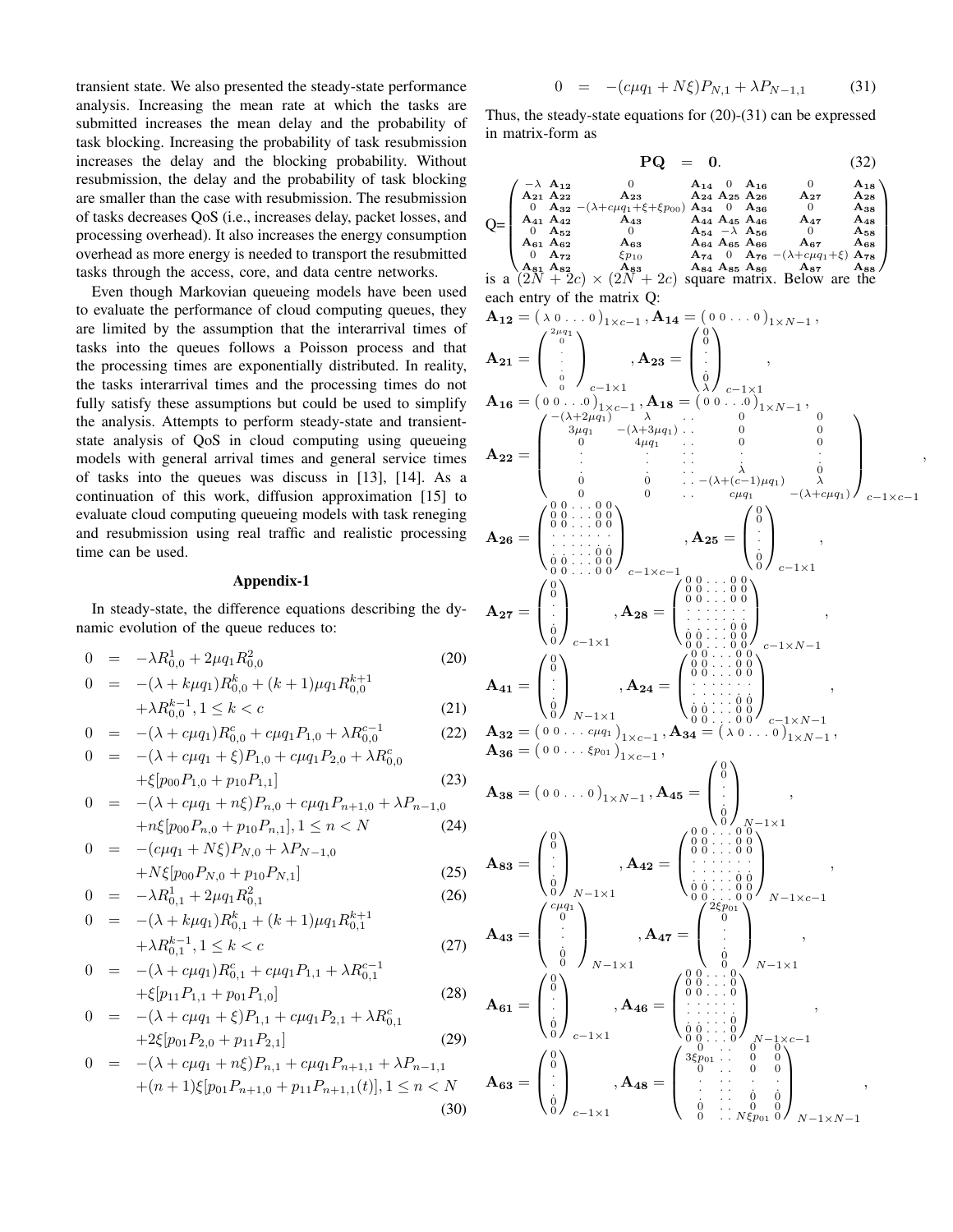A<sup>52</sup> = ( 0 0 . . . <sup>0</sup> ) 1×c−1 , A<sup>54</sup> = ( 0 0 . . . <sup>0</sup> ) 1×N−1 , A<sup>56</sup> = ( <sup>λ</sup> <sup>0</sup> . . . <sup>0</sup> ) 1×c−1 , A<sup>58</sup> = ( 0 0 . . . <sup>0</sup> ) 1×N−1 , A<sup>62</sup> = 0 0 . . . 0 0 0 0 . . . 0 0 0 0 . . . 0 0 . . . . . . . . . . . . . . . . . . . 0 0 0 0 . . . 0 0 0 0 . . . 0 0 c−1×c−1 , A<sup>64</sup> = 0 0 . . . 0 0 0 0 . . . 0 0 0 0 . . . 0 0 . . . . . . . . . . . . . . . . . . . 0 0 0 0 . . . 0 0 0 0 . . . 0 0 c−1×N−1 , A<sup>66</sup> = −(λ+2µq1) λ . . . 0 3µ −(λ+3µq1) . . . 0 0 4µ . . . 0 . . . . . . . . . . . . . . . . . 0 0 0 . . . λ 0 0 . . . −(λ+cµq1) c−1×c−1 , A<sup>68</sup> = 0 0 . . . 0 0 0 0 . . . 0 0 0 0 . . . 0 0 . . . . . . . . . . . . . . . . . . . 0 0 0 0 . . . 0 0 0 0 . . . 0 0 c−1×N−1 , A<sup>65</sup> = 2µq<sup>1</sup> 0 . . . 0 0 c−1×1 , A<sup>67</sup> = 0 0 . . . 0 λ c−1×1 , A<sup>81</sup> = 0 0 . . . 0 0 N−1×1 , A<sup>72</sup> = ( 0 0 . . . <sup>0</sup> ) 1×c−1 , A<sup>74</sup> = ( 0 0 . . . <sup>0</sup> ) 1×N−1 , A<sup>76</sup> = ( <sup>0</sup> . . . (cµq1+ξp11) ) 1×c−1 , A<sup>78</sup> = ( <sup>λ</sup> <sup>0</sup> . . . <sup>0</sup> ) 1×N−1 , A<sup>86</sup> = 0 0 . . . 0 0 0 0 . . . 0 0 0 0 . . . 0 0 . . . . . . . . . . . . . . . . . . . 0 0 0 0 . . . 0 0 0 0 . . . 0 0 N−1×c−1 , A<sup>82</sup> = 0 0 . . . 0 0 0 0 . . . 0 0 0 0 . . . 0 0 . . . . . . . . . . . . . . . . . . . 0 0 0 0 . . . 0 0 0 0 . . . 0 0 N−1×c−1 , A<sup>85</sup> = 0 0 . . . 0 0 N−1×1 , A<sup>87</sup> = cµq1+2ξp<sup>11</sup> 0 . . . 0 0 N−1×1 , A<sup>44</sup> = −(λ+cµq1+2ξ+2ξp00) . . 0 cµq1 . . 0 0 . . 0 . . . . . . . 0 0 . . λ 0 . . −(cµq1+Nξ+Nξp00) N−1×N−1 , A<sup>84</sup> = 2ξp<sup>10</sup> 0 . . . 0 0 0 3ξp<sup>10</sup> . . . 0 0 0 0 . . . 0 0 . . . . . . . . . . . . . . . . . . . 0 0 0 0 . . . (N−1)ξp<sup>10</sup> 0 0 0 . . . 0 N ξp<sup>10</sup> N−1×N−1 , A<sup>88</sup> = −(λ+cµq1+2ξ) λ . . . 0 (cµq1+3ξp11) −(λ+cµq1+3ξ) . . . 0 0 (cµq1+4ξp11) . . . 0 . . . . . . . . . . . . . . . . . 0 

Where,  $\mathbf{A}_{16}$ ,  $\mathbf{A}_{52}$  and  $\mathbf{A}_{72}$  are the row vectors of order c-1 with all their entries as zeros.  $A_{14}$ ,  $A_{18}$ ,  $A_{38}$ ,  $A_{54}$ ,  $A_{58}$ , and  $A_{74}$  are also the row vectors of order N-1 with all their entries as zeros.  $A_{25}$ ,  $A_{27}$ ,  $A_{61}$  and  $A_{63}$  are the column vectors of order c-1 with all their entries as zeros.  $A_{41}$ ,  $A_{45}$ ,  $A_{81}$ ,  $A_{83}$ and A<sup>85</sup> are also column vectors of order N-1 with all their

entries as zeros.  $A_{26}, A_{28}, A_{24}, A_{42},$ 

 $A_{46}, A_{62}, A_{64}, A_{68}, A_{82}$  and  $A_{86}$  are square matrices with all their entries as zeros.<br>From the equation (32) if From the equation (32) it follows that

From the equation 
$$
(32)
$$
 it follows that

$$
-\lambda R_{0,0}^1 + \mathbf{R}_0 \mathbf{A}_{21} = 0 \quad (33)
$$

$$
R_{0,0}^{1} \mathbf{A}_{12} + \mathbf{R}_{0} \mathbf{A}_{22} + P_{1,0} \mathbf{A}_{32} = 0 \quad (34)
$$
  

$$
\mathbf{R}_{0} \mathbf{A}_{23} - (\lambda + c\mu q_{1} + \xi + \xi p_{00}) P_{1,0}
$$

$$
+{\bf P}_0{\bf A}_{43} + \xi p_{10}P_{1,1} = 0 \t (35)
$$

$$
P_{1,0}\mathbf{A}_{34} + \mathbf{P}_0\mathbf{A}_{44} + \mathbf{P}_1\mathbf{A}_{84} = 0 \quad (36)
$$

$$
-\lambda R_{0,1}^{1} + \mathbf{R}_{1}\mathbf{A}_{65} = 0
$$
 (37)  

$$
P_{1,0}\mathbf{A}_{36} + R_{0,1}^{1}\mathbf{A}_{56} + \mathbf{R}_{1}\mathbf{A}_{66}
$$
 (38)

$$
+P_{1,1}\mathbf{A}_{76} = 0 \t(38)
$$

$$
\mathbf{P}_0\mathbf{A}_{47} + \mathbf{R}_1\mathbf{A}_{67}
$$

$$
-P_{1,1}(\lambda + c\mu q_1 + \xi) + \mathbf{P}_1 \mathbf{A}_{87} = 0 \quad (39)
$$
  

$$
\mathbf{P}_0 \mathbf{A}_{48} + P_{1,1} \mathbf{A}_{78} + \mathbf{P}_1 \mathbf{A}_{88} = 0 \quad (40)
$$

From equation (33), we get

$$
R_{0,0}^1 = \frac{1}{\lambda} \mathbf{R}_0 \mathbf{A}_{21}
$$
 (41)

Substitute  $R_{0,0}^1$  from (41) to (34) we get

$$
\mathbf{R}_0 = \frac{-\lambda P_{1,0} \mathbf{A}_{32}}{\mathbf{A}_{21} \mathbf{A}_{12} + \lambda \mathbf{A}_{22}} \tag{42}
$$

Again putting  $R_0$  from (42) to (33), on solving we get

$$
R_{0,0}^1 = -\frac{P_{1,0}A_{32}A_{21}}{A_{21}A_{12} + \lambda A_{22}} \tag{43}
$$

(36), we get

$$
\mathbf{P}_1 = -(\mathbf{P}_0 \mathbf{A}_{44} + P_{1,0} \mathbf{A}_{34}) \mathbf{A}_{84}^{-1} \tag{44}
$$

Substituting the value of  $P_1$  from (44) to (40), and solving we get

$$
\mathbf{P}_0 = \frac{(P_{1,0}\mathbf{A}_{34}\mathbf{A}_{84}^{-1}\mathbf{A}_{88} - P_{1,1}\mathbf{A}_{78})}{(\mathbf{A}_{48} - \mathbf{A}_{44}\mathbf{A}_{84}^{-1}\mathbf{A}_{88})}
$$
(45)

Putting the value of  $P_0$  and  $R_0$  from (45) and (42) respectively in (35), and solving

$$
P_{1,1} = \frac{\left(\frac{\lambda A_{32} A_{23}}{A_{21} A_{12} + \lambda A_{22}} + (\lambda + c\mu q_1 + \xi + \xi p_{00}) - \frac{A_{34} A_{84}^{-1} A_{88} A_{43}}{A_{48} - A_{44} A_{84}^{-1} A_{88}}\right) P_{1,0}}{\xi p_{10} - \left(\frac{A_{78} A_{43}}{A_{48} - A_{44} A_{84}^{-1} A_{88}}\right)}
$$
(46)

$$
\mathbf{P}_{1,1} = \Psi_1 P_{1,0} \tag{47}
$$

where,

$$
\Psi_1=\frac{\left(\frac{\lambda A_{32}A_{23}}{A_{21}A_{12}+\lambda A_{22}}+(\lambda+c\mu q_1+\xi+\xi p_{00})-\frac{A_{34}A_{84}^{-1}A_{88}A_{43}}{A_{48}-A_{44}A_{84}^{-1}A_{88}}\right)}{\xi p_{10}-\left(\frac{A_{78}A_{43}}{A_{48}-A_{44}A_{84}^{-1}A_{88}}\right)}
$$

Substituting the value of  $P_0$  from (47) to (45), and